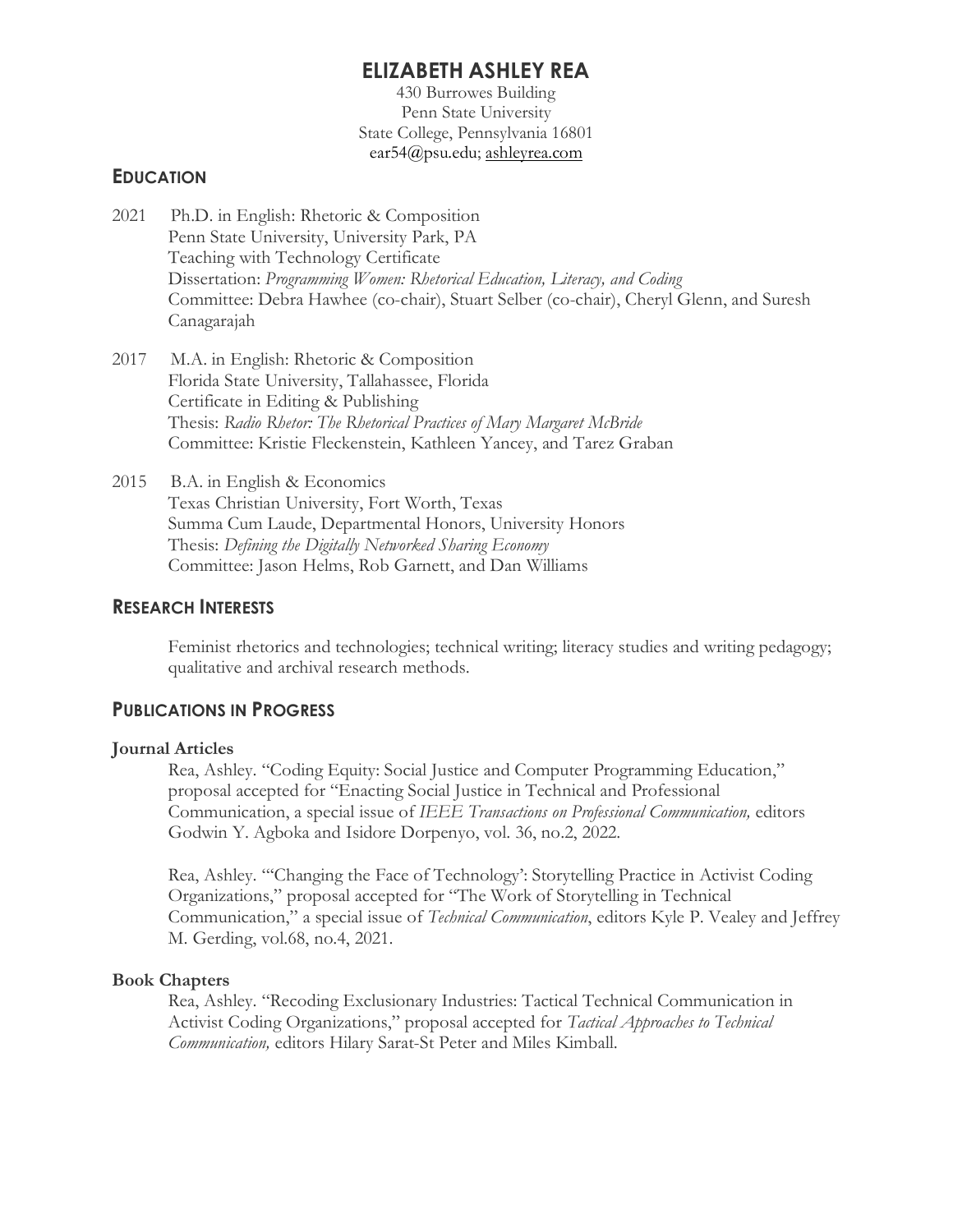Rea, Ashley. "Feminist Platforms & Feminine Practices: Mary Margaret McBride's Radio Rhetoric," in *Widening the View: Essays on Feminist Historiography, Ephemeral Archives, and Rhetorical Education,* editors Jennifer Burgess and Gavin Johnson.

## **CONFERENCE PRESENTATIONS**

| 2021 | "Recoding Writing: Programming Women and Coding Literacy Education"<br>Conference on College Composition and Communication, Spokane, WA         |
|------|-------------------------------------------------------------------------------------------------------------------------------------------------|
|      | 2020 "Gendered Ecologies of Programming Education"<br>Conference on College Composition and Communication, Milwaukee, WI                        |
| 2020 | "Programming Women: Platform Labor and Rhetorical Education"<br>Algorithms for Her? Conference, London, England                                 |
| 2019 | "Transnational Feminism and the Rhetoric of Women's Coding Literacy Movements"<br>Feminisms and Rhetorics Conference, Harrisonburg, VA          |
| 2019 | "Power and Performance in Translingual Academic Writing" (Respondent)<br>Conference on College Composition and Communication, Pittsburgh, PA    |
| 2019 | "Radio Rhetoric: Mary Margaret McBride and Archival Listening"<br>International Society for the History of Rhetoric Conference, New Orleans, LA |
| 2019 | "Counter-Performance in the Archives"<br>Conference on College Composition and Communication, Pittsburgh, PA                                    |
| 2018 | "Towards an Ethics of Haptic Technology"<br>Assembly for Expanded Perspectives on Learning, Estes Park, Colorado                                |
| 2017 | "Invoking the Body: Touch and Making Meaning"<br>Feminisms and Rhetorics Conference, Dayton, OH                                                 |
| 2017 | "Contemplative Writing & Digital Composition"<br>Assembly for Expanded Perspectives on Learning Conference, Estes Park, CO                      |
| 2017 | "Cultivating an Ear for Difference: Listening as Sonic Archival Practice"<br>Conference on College Composition and Communication, Portland, OR  |
| 2016 | "What It Means to Compose for the Web"<br>Computers and Writing Conference, Rochester, NY                                                       |
| 2016 | "Digital Contemplative Composition: A Feminist Approach to Inquiry"<br>Conference on College Composition and Communication, Houston, TX         |
| 2014 | "Attention Economics in Online Sharing Communities"<br>Add-Ran College Research Festival, Fort Worth, TX                                        |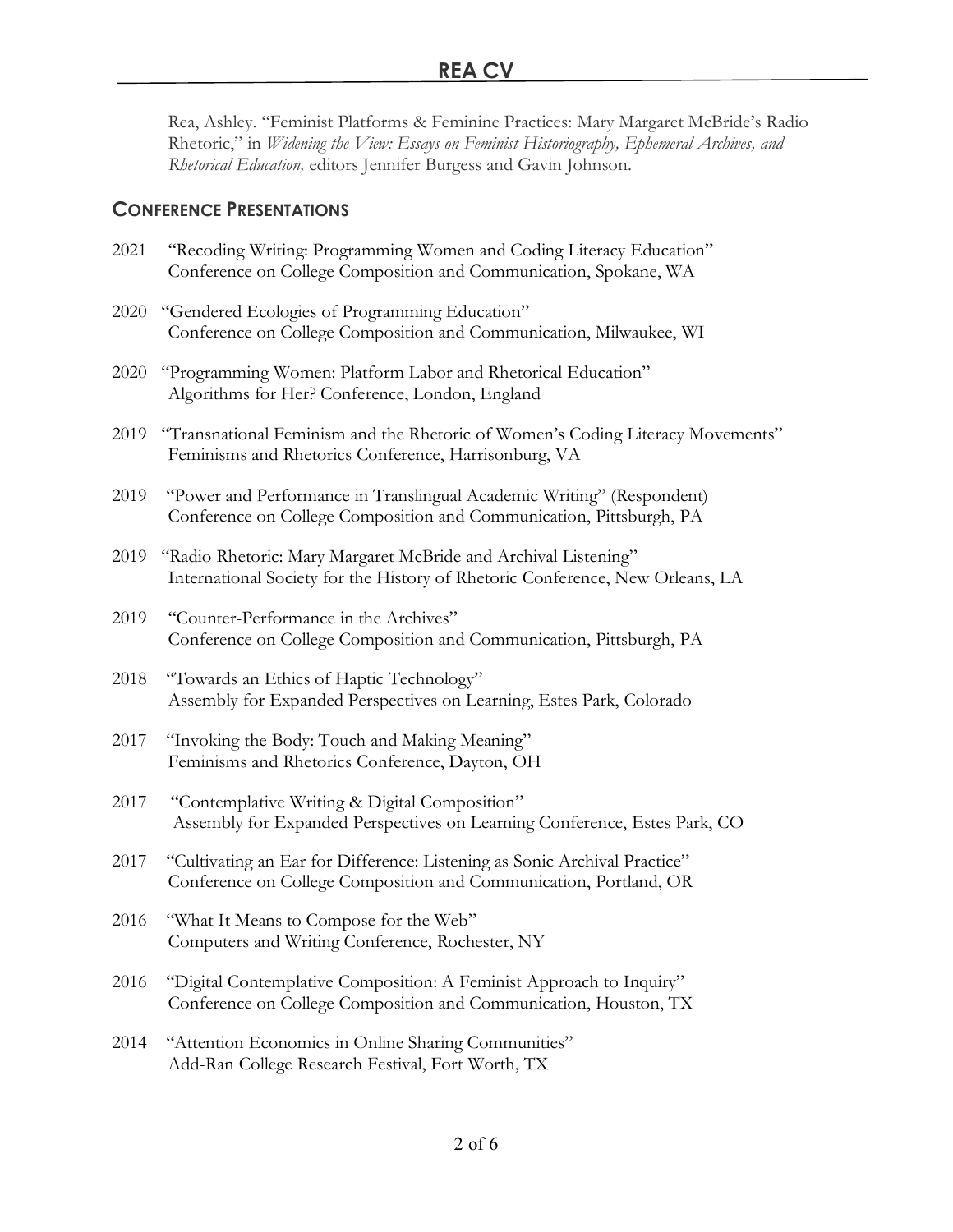# **GRANTS AND FELLOWSHIPS**

## **Research Grants and Fellowships**

- 2020 Center for Humanities and Information Predoctoral Fellowship and Research Grant
- 2019 Phillips Centennial Graduate Endowment Research Grant
- 2019 PSU RGSO Dissertation Research Funding Grant
- 2019 Welch Graduate Student Award for Dissertation Support
- 2018 Spanish Language Intensive Summer Tuition Assistance Grant
- 2017 PSU Enhanced Graduate Scholar Fellowship

## **Teaching Grants**

2020 Program in Writing and Rhetoric Teaching Mentoring Support

# **AWARDS AND HONORS**

- 2017 Outstanding Teaching Assistant Nominee (department nominee for university-wide award)
- 2016 Excellence in Teaching Composition Nominee (nominated for digital studio consulting)
- 2015 Margaret Rose-Marek Multimedia Writing Award Honorable Mention
- 2015 The Lilla Thomas Award for an Interpretive or Critical Essay on Feminist Writers and Issues
- 2015 Economics Department Senior Scholar & Lane Smutz Economics Award
- 2014 TCU Mission Statement Scholarship Finalist
- 2014 Phi Beta Kappa
- 2012 TCU Scholar
- 2010 TCU Dean's Scholarship

# **TEACHING EXPERIENCE**

## **Penn State University**

*Average overall instructor rating in student evaluations: 6.62 (out of 7)*

Composition Pedagogy, 2020 (1 section, co-taught graduate-level course) Technical Writing, 2020 (1 section, hybrid in-person and online) Rhetoric and Composition, 2018-2019 (3 sections, 1 online) British Literature from 1798, 2019 (1 section, stepped in after instructor's medical leave)

## **Florida State University**

*Average overall instructor rating in student evaluations: 4.79 (out of 5)* Research, Genre, and Context, 2016-2017 (4 sections)

## **Upward Bound**

Critical Reading and Writing, 2018 (1 section)

# **DIGITAL STUDIO EXPERIENCE**

### **Penn State University**

Digital Studio Consultant, 2019-2020

Revised distance education courses; worked to complete departmental instructional design goals; assisted with the department transition to online pedagogy following the COVID-19 pandemic; and completed professional development in online pedagogy.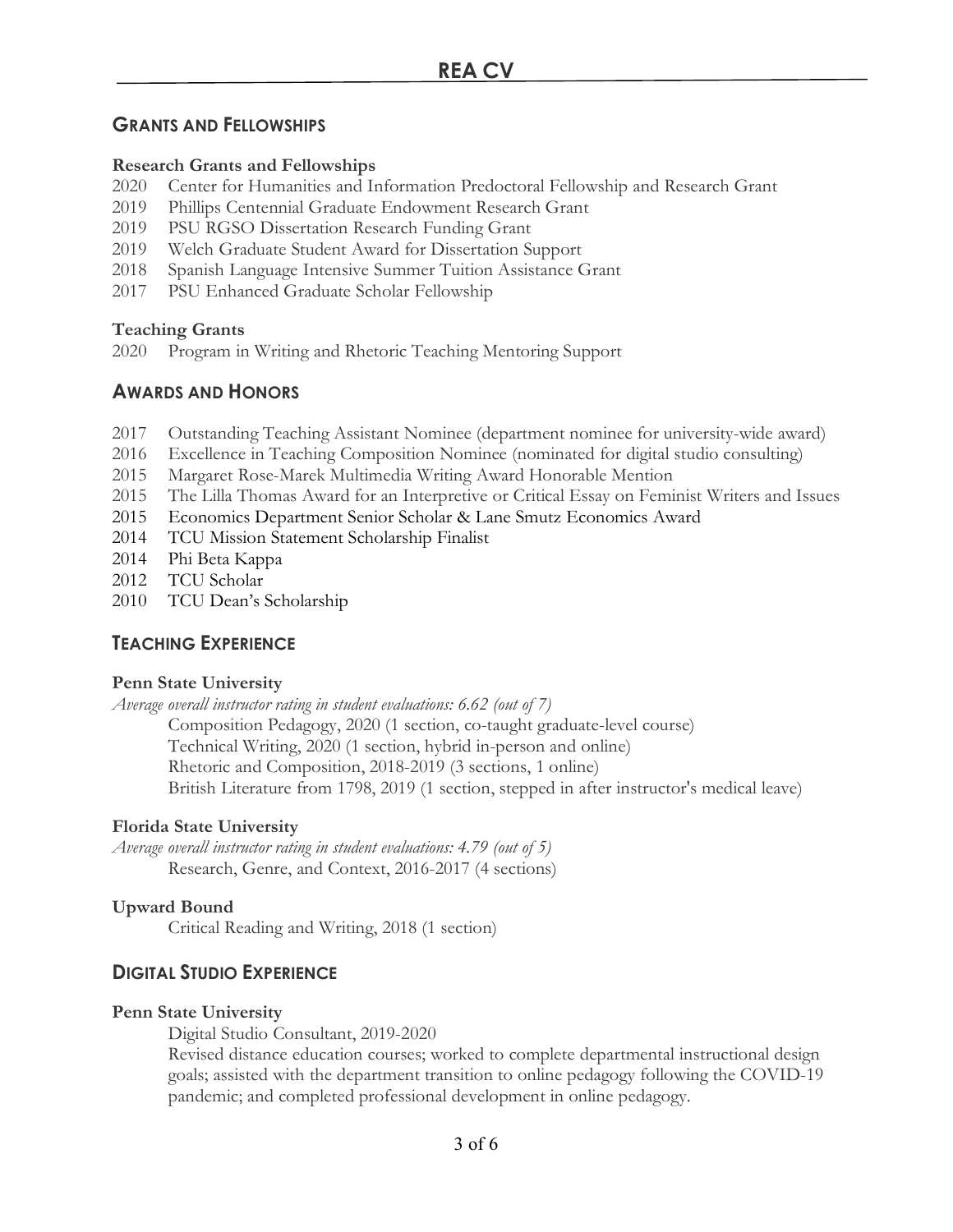### **Florida State University**

Digital Studio Consultant, 2015-2017

Led workshops on genre, visual rhetoric, and digital composing technologies for students and campus groups; worked with students and faculty to achieve their technology goals; and created programming for university-wide writing and multimodal composition initiatives.

## **ADMINISTRATIVE EXPERIENCE**

### **Penn State University**

Program in Writing and Rhetoric Graduate Assistant, 2019-2020 Organized and led the fall orientation; co-taught semester-long course on composition theory and pedagogy for new graduate instructors and teaching faculty; handled transition to online pedagogy for new instructors in the spring semester; managed program undergraduate interns; published annual compilation of student writing used in every first-year writing course and built its digital companion for multimodal work; and ran grade appeal process.

### **Texas Christian University**

Faculty Assistant, 2013-2015

Served as an intern at the TCU Press; assisted with acquisitions; copy-edited and helped revise works for publication; conducted archival research and created class materials.

## **WRITING CENTER & TUTORING EXPERIENCE**

#### **Penn State University**

Writing Center Tutor, 2018-2019

### **Florida State University**

Reading and Writing Center Tutor, 2015-2016

### **Texas Christian University**

Economics Department Tutor, 2013-2015

## **PROFESSIONAL DEVELOPMENT**

### **Rhetoric Society of America Summer Institute**

Race and Digital Rhetoric Workshop (Catherine Knight Steele and James Brown Jr.), University of Maryland, 2019.

### **Conference on College Composition and Communication Workshop**

Performing Antiracist Practices at the Writing Program, Departmental, and Institutional Levels and Beyond: Combating Linguistic Racism (Isabel Baca, David Green, Austin Jackson, Kim Brian Lovejoy, Rashidah Muhammad, and Elaine Richardson), Pittsburgh, 2019.

### **Penn State English Department Mentoring Program**

Antiracism: Activism and Pedagogy (Tina Chen and Simmy Makhijani), Penn State University, 2020.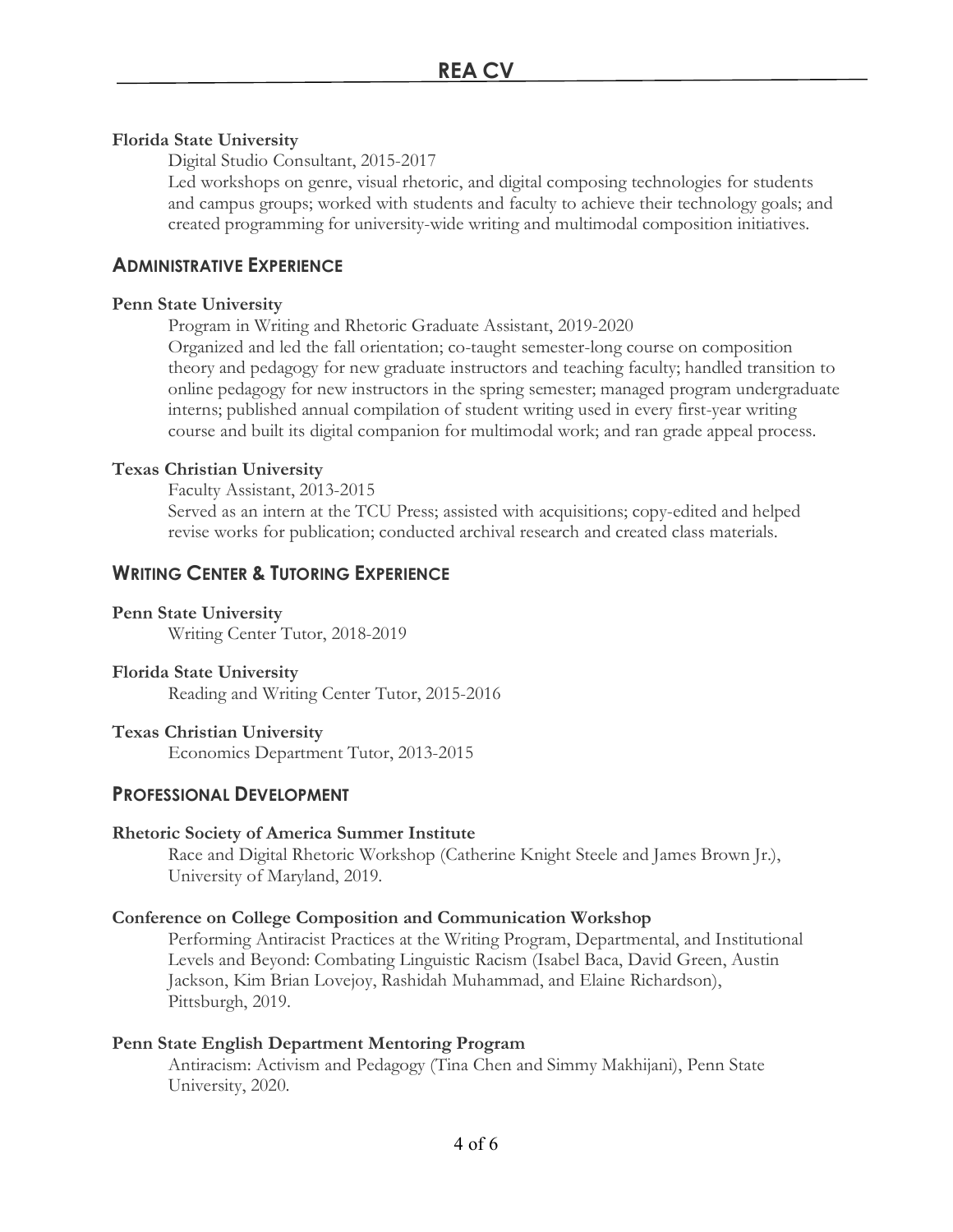## **SERVICE**

#### **University and Departmental Service**

PSU Graduate Alliance for Diversity and Inclusion (Education Chair), 2020-2021

PSU Program in Writing and Rhetoric Teaching Mentor, 2020-2021

PSU Mentoring Program Mentor & Cohort Coordinator, 2018-2020

PSU Arnold-Ebbitt Interdisciplinary Rhetoricians Technology Coordinator, 2018-2019

PSU English Graduate Organization Webmaster, 2018-2019

FSU Reading Writing Center and Digital Studio Committee, 2016-2017

FSU College Composition Committee, 2016-2017

### **Community Literacy Engagement**

Mid-State Literacy Intermediate and Advanced English Teacher, 2017-2021 Migration Studies Project, 2017-2021 Global Connections Conversation Partner, 2017-2021 Literacy Volunteers of Leon County ESOL Tutor, 2017 Grace Mission Middle School Reading Tutor, 2017 Catholic Charities English Tutor, 2014-2015

## **PROFESSIONAL AFFILIATIONS**

Conference on College Composition and Communication Association of Teachers in Technical Writing Women in Technical Communication Coalition for Community Writing Coalition of Feminist Scholars in the History of Rhetoric and Composition Rhetoric Society of America

### **RELATED PROFESSIONAL SKILLS**

Proficient in: Adobe Creative Suite, Microsoft Office, Audacity, HTML, CSS, JavaScript Completed training in: Golang, Python, R

### **LANGUAGES**

Spanish (beginner spoken and intermediate written, working towards proficiency)

### **RELEVANT GRADUATE COURSEWORK**

Professional Writing (Stuart Selber) Ethnic Rhetorics (Keith Gilyard) Feminist Rhetorics (Cheryl Glenn) Language Socialization Across Contexts (Suresh Canagarajah) Rhetorics and Technologies (Stuart Selber) Platform, Software, and Code Studies (Brian Lennon) Rhetoric's Sensorium (Debra Hawhee) Rhetoric, Archives, Information (Pamela VanHaitsma) Theories of Rhetoric and Composition (Suresh Canagarajah)